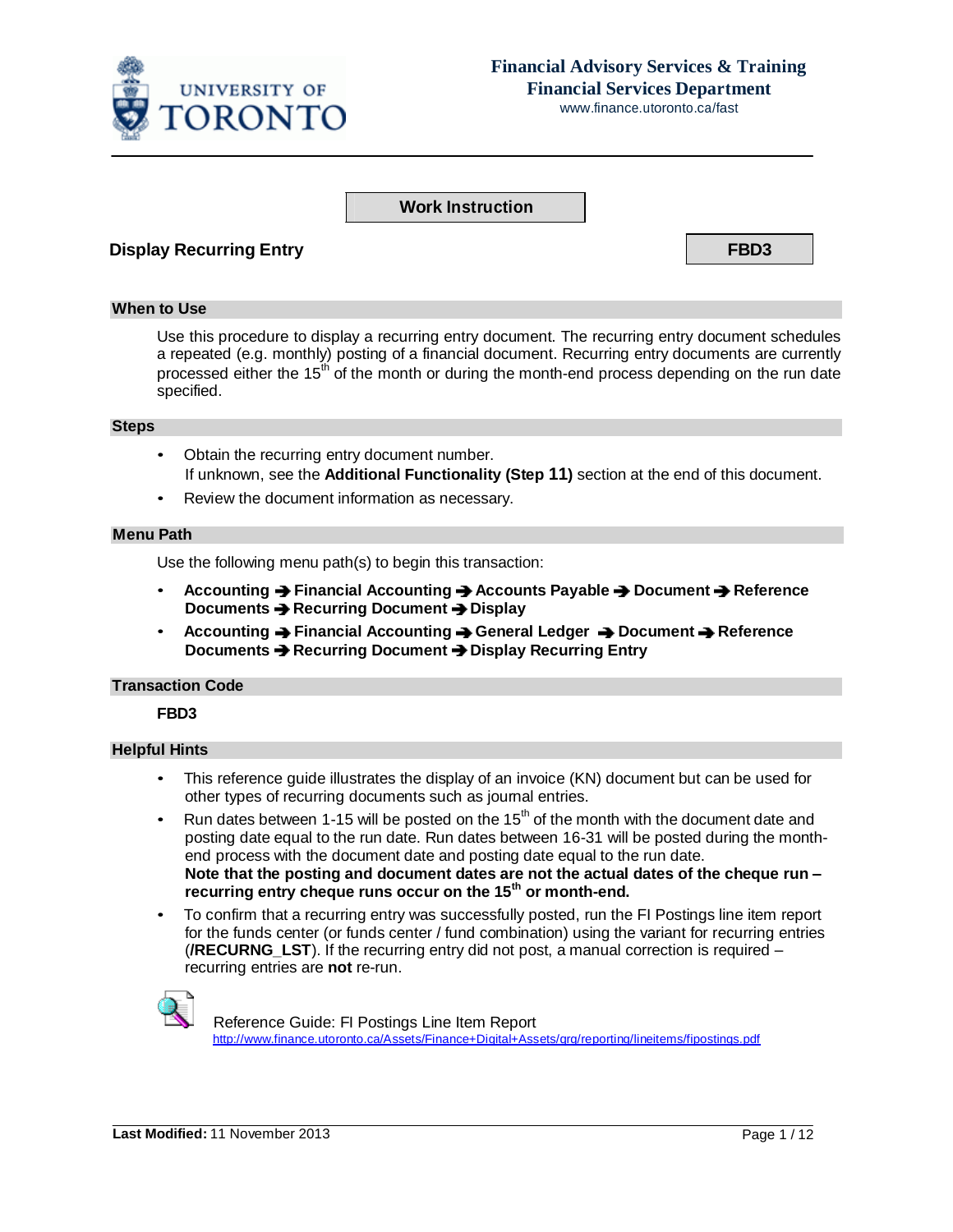

• Review and revise older long-standing recurring entries whenever the University financial policy or procedures change, such as tax code changes. See the **Additional Functionality**  section at the end of this document for more information.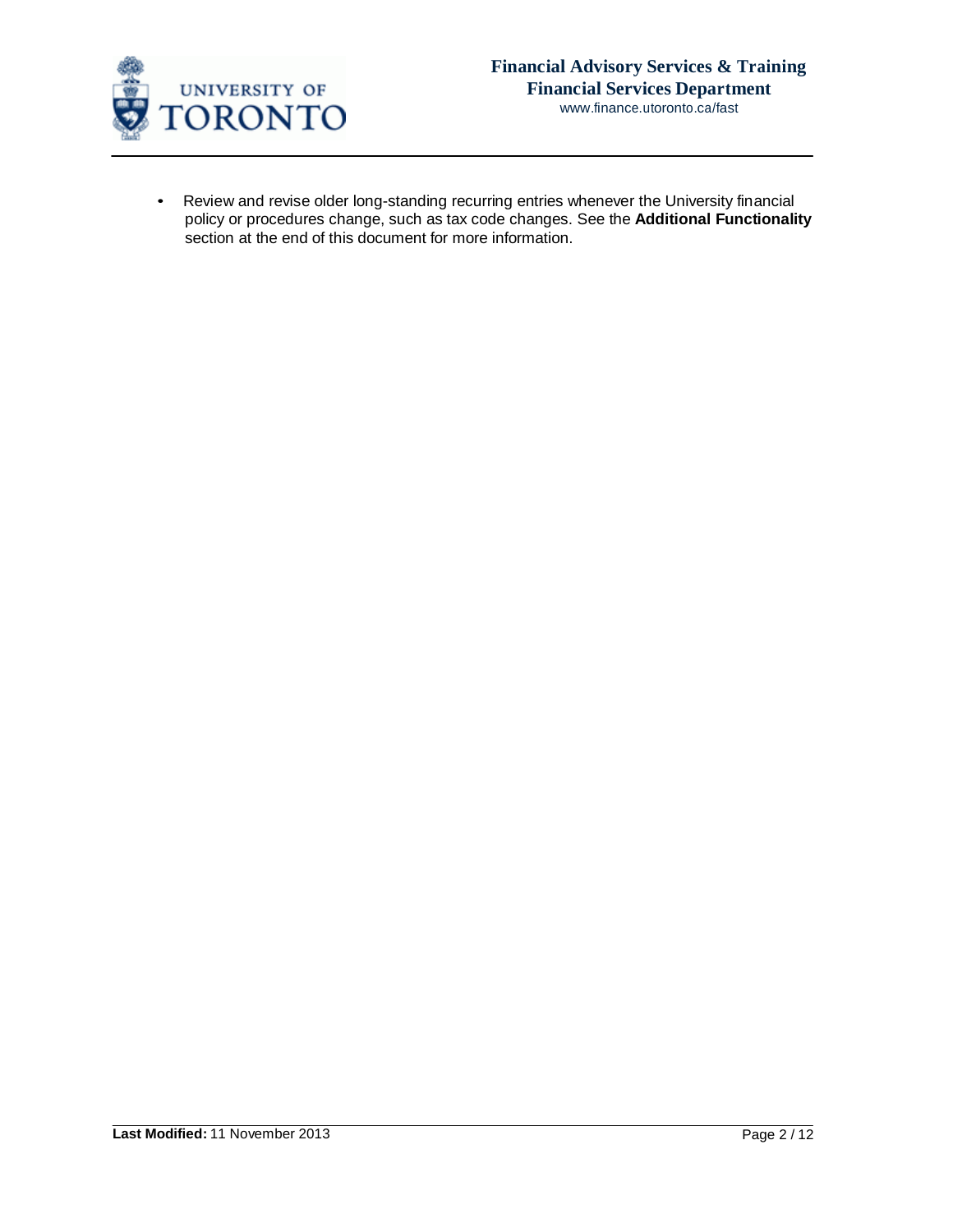

### **Detailed Procedure**

**1.** Start the transaction using the menu path or transaction code.

## **SAP Easy Access University of Toronto Menu**

**2.** Double-click  $\widehat{\nabla}$  FBD3 - Display.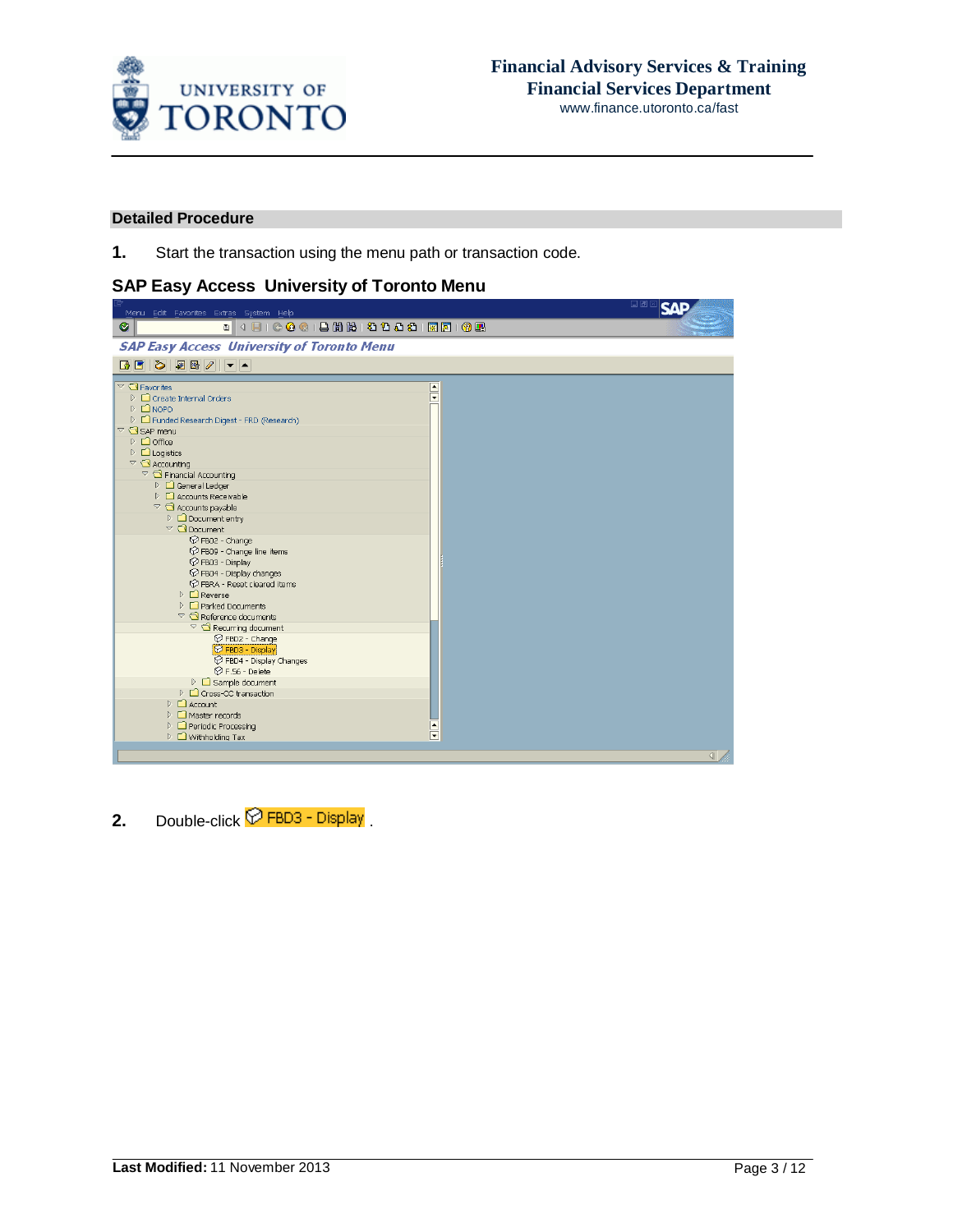

## **Display Recurring Document: Initial Screen**

| Document Edit Goto View System Help              |                                                   |                                                   | 口画区<br><b>SAF</b> |
|--------------------------------------------------|---------------------------------------------------|---------------------------------------------------|-------------------|
| Ø                                                |                                                   | . 4 8 6 6 6 6 6 6 6 7 8 9 8 9 8 8 8 8 8 8 8 8 8 8 |                   |
|                                                  | <b>Display Recurring Document: Initial Screen</b> |                                                   |                   |
| Document List   K First Item   2 Editing Options |                                                   |                                                   |                   |
|                                                  |                                                   |                                                   |                   |
| Keys for Entry View                              |                                                   |                                                   |                   |
| Document Number                                  | 9100001583                                        |                                                   |                   |
| Company Code                                     | <b>UOFT</b>                                       |                                                   |                   |
| Fiscal Year                                      | 2011                                              |                                                   |                   |
|                                                  |                                                   |                                                   |                   |
|                                                  |                                                   |                                                   |                   |
|                                                  |                                                   |                                                   |                   |
|                                                  |                                                   |                                                   |                   |
|                                                  |                                                   |                                                   |                   |
|                                                  |                                                   |                                                   |                   |
|                                                  |                                                   |                                                   |                   |
|                                                  |                                                   |                                                   |                   |
|                                                  |                                                   |                                                   |                   |
|                                                  |                                                   |                                                   |                   |
|                                                  |                                                   |                                                   |                   |
|                                                  |                                                   |                                                   |                   |
|                                                  |                                                   |                                                   |                   |
|                                                  |                                                   |                                                   |                   |
|                                                  |                                                   |                                                   |                   |
|                                                  |                                                   |                                                   |                   |
|                                                  |                                                   |                                                   |                   |
|                                                  |                                                   |                                                   |                   |
|                                                  |                                                   |                                                   |                   |
|                                                  |                                                   |                                                   |                   |
|                                                  |                                                   |                                                   |                   |
|                                                  |                                                   |                                                   | $\left  \right $  |
|                                                  |                                                   |                                                   |                   |

## **3.** Display Options:

| If You Want To              | <b>Go To</b> |  |  |  |  |
|-----------------------------|--------------|--|--|--|--|
| Display a document.         | Step 4       |  |  |  |  |
| Display a list of documents | Step 6       |  |  |  |  |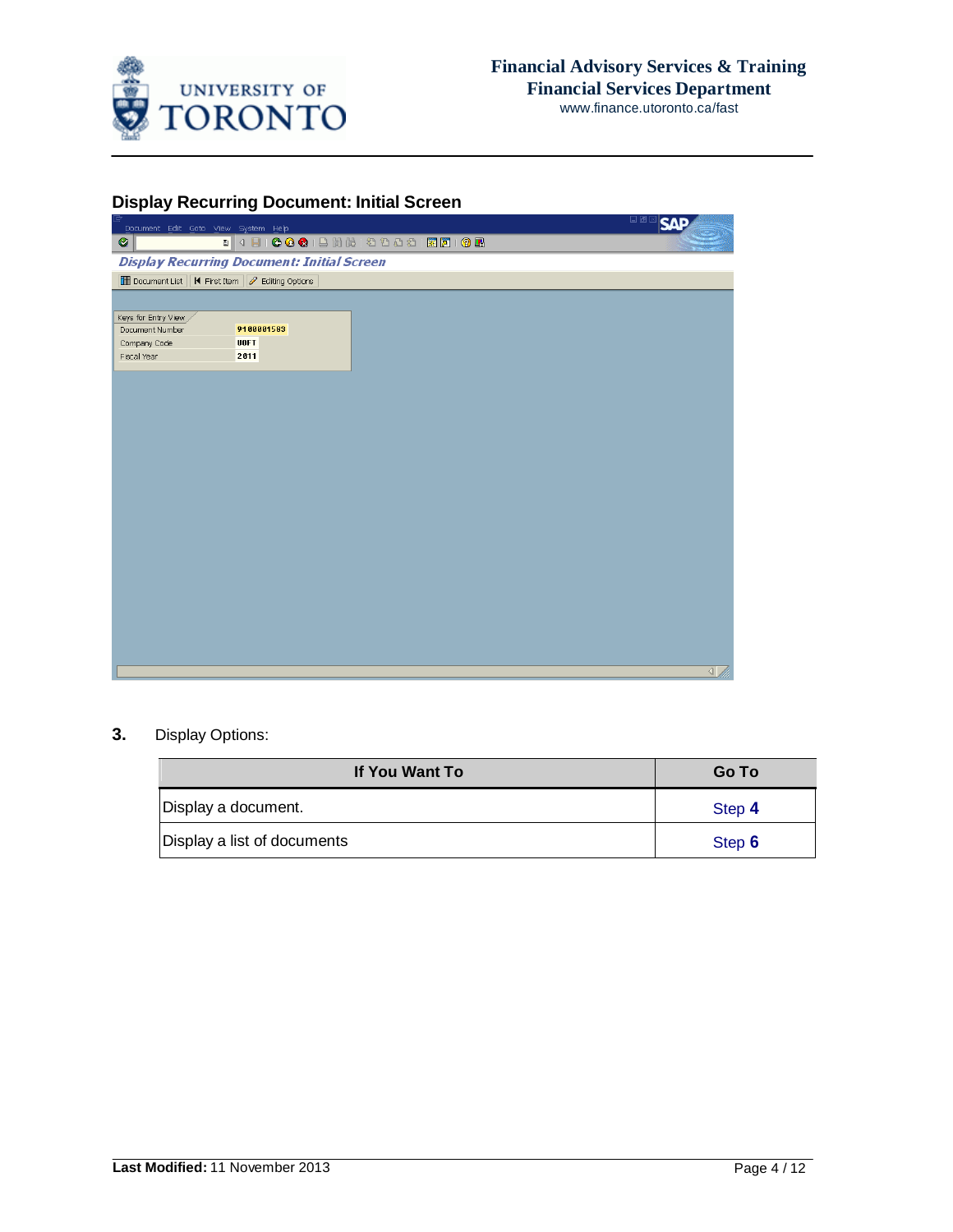

# **Display a Document**

**4.** Complete the following as required:

| <b>Field Name</b>  | <b>Required/Optional/</b><br><b>Conditional</b> | <b>Description</b>                                                                                                                                                                                                                                                                                                                                                      |
|--------------------|-------------------------------------------------|-------------------------------------------------------------------------------------------------------------------------------------------------------------------------------------------------------------------------------------------------------------------------------------------------------------------------------------------------------------------------|
| Document Number    | Required                                        | AMS assigned number.                                                                                                                                                                                                                                                                                                                                                    |
| Company Code       | Required                                        | Defaults to UofT. Change only if required.                                                                                                                                                                                                                                                                                                                              |
| <b>Fiscal Year</b> | Optional                                        | The UofT fiscal year is May 1st to April 30th and<br>the Year is coded as follows: Year $=$ the "annual"<br>year in effect at April 30th (i.e. May 1st, 2011 to<br>April 30th, 2012 is identified as "2012" fiscal<br>year).<br>Unless searching for a document created<br>in a particular year, leave this field blank<br>to obtain a list of all recurring documents. |

**5.** Click **to** proceed to the *Document* Overview – *Display* screen. **Continue to Step 9**

# **Display a List of Documents**

**6.** Click **III** Document List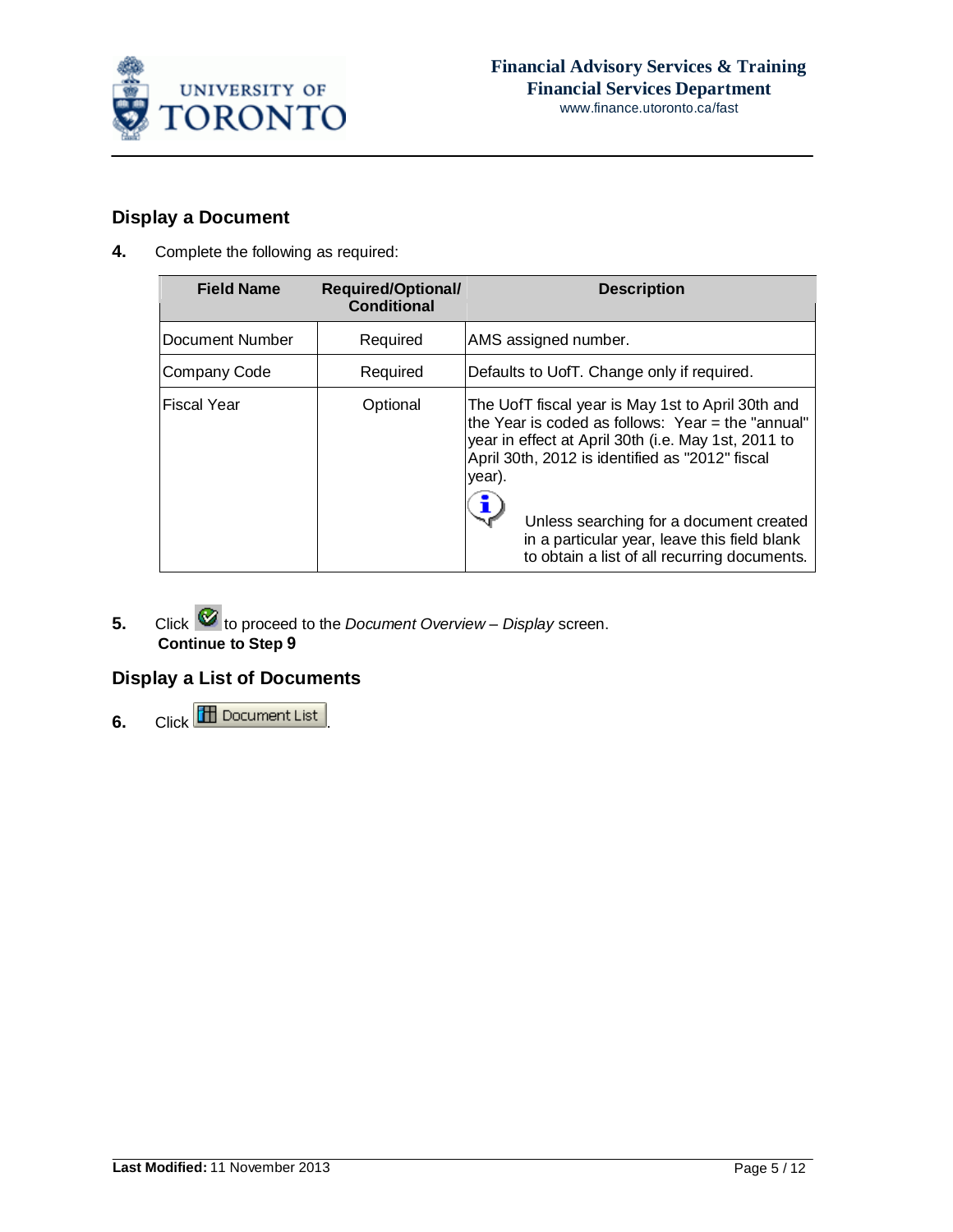

### **Document List**

| Program Edit Goto System Help |      |                                        |                          | H⊠⊠∣SAF         |
|-------------------------------|------|----------------------------------------|--------------------------|-----------------|
| Ø                             |      |                                        |                          |                 |
| <b>Document List</b>          |      |                                        |                          |                 |
| <b>B C C Data Sources</b>     |      |                                        |                          |                 |
| Company code                  | U0FT | $\omega$                               |                          |                 |
| Document Number               |      | $\mathbf{t}$                           | $\frac{1}{2}$            |                 |
| Fiscal Year                   |      | $\mathbf{t}$                           |                          |                 |
|                               |      |                                        |                          |                 |
| General selections            |      |                                        | ф                        |                 |
| Document type                 |      | $\mathop{\mathrm{to}}$                 |                          |                 |
| Posting date<br>Entry date    |      | $\mathbf{t}$<br>$\mathop{\mathrm{to}}$ | $\overline{\phantom{.}}$ |                 |
| Reference number              |      | $\mathbf{t}$                           | $\overline{\phantom{0}}$ |                 |
| Reference Transaction         |      | $\mathbf{t}$                           | $\overline{\phantom{0}}$ |                 |
| Reference key                 |      | $\mathbf{t}$                           |                          |                 |
| Logical system                |      | $\mathbf{t}$                           | $\frac{1}{\sqrt{2}}$     |                 |
|                               |      |                                        |                          |                 |
| Search for own documents      |      |                                        |                          |                 |
| Own documents only            |      |                                        |                          |                 |
|                               |      |                                        |                          |                 |
|                               |      |                                        |                          |                 |
|                               |      |                                        |                          |                 |
|                               |      |                                        |                          |                 |
|                               |      |                                        |                          |                 |
|                               |      |                                        |                          |                 |
|                               |      |                                        |                          |                 |
|                               |      |                                        |                          |                 |
|                               |      |                                        |                          |                 |
|                               |      |                                        |                          |                 |
|                               |      |                                        |                          |                 |
|                               |      |                                        |                          |                 |
|                               |      |                                        |                          | $\triangleleft$ |
|                               |      |                                        |                          |                 |

For a selection screen variant, click **the set of choose** an existing variant.

 Reference Guide: Screen Variants: [http://www.finance.utoronto.ca/fast/qrg/nav/commonrptfcns.htm](http://finance.utoronto.ca/faqs/running-reports/)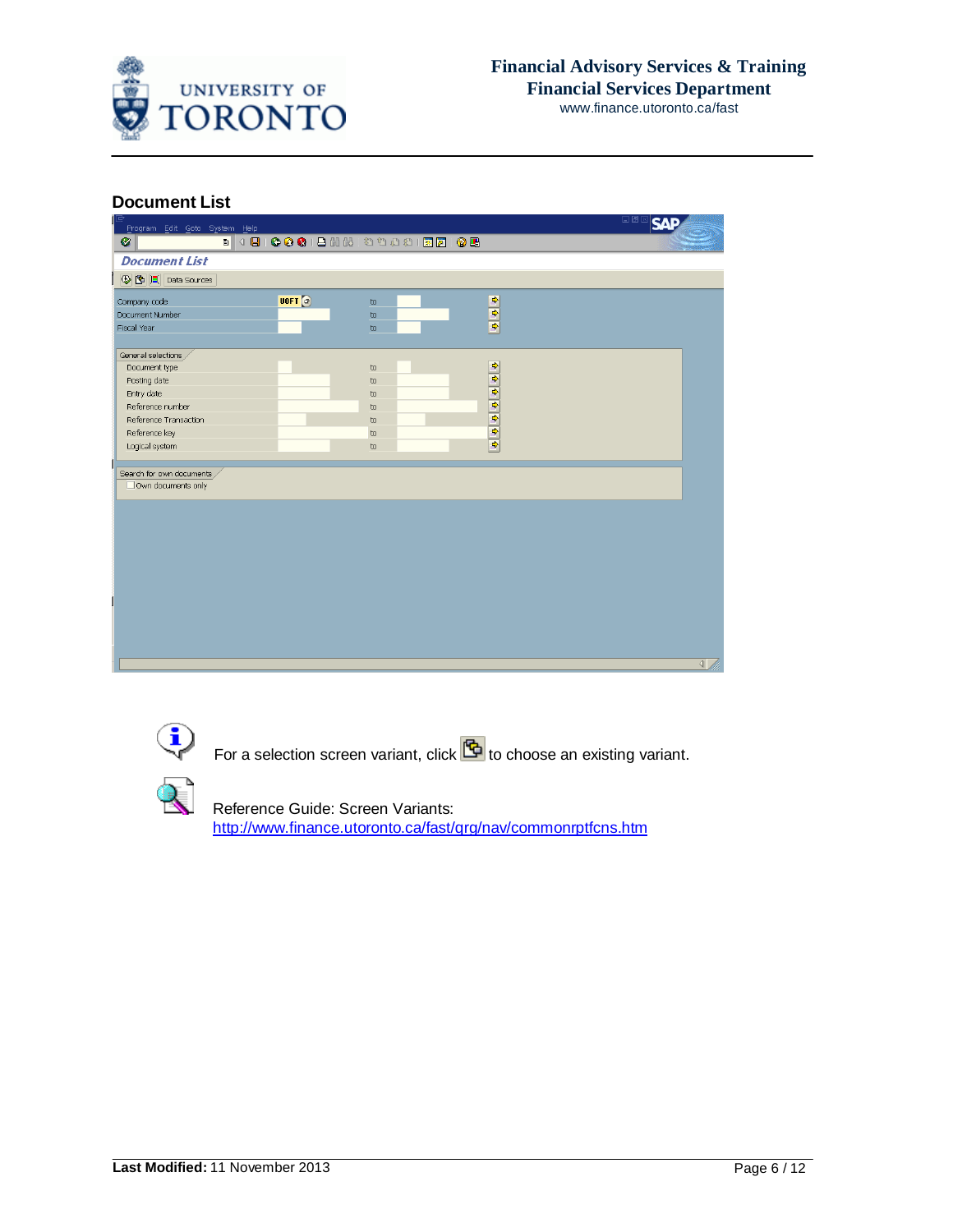

### **7.** Complete the following as required.

**At least one field from the** *General Selections* **section must be completed.**

| <b>Field Name</b>  | <b>Required/</b><br>Optional/<br><b>Conditional</b> | <b>Description</b>                                                                                                                                                                                                                                                                                                                                                    |
|--------------------|-----------------------------------------------------|-----------------------------------------------------------------------------------------------------------------------------------------------------------------------------------------------------------------------------------------------------------------------------------------------------------------------------------------------------------------------|
| Company Code       | Required                                            | Defaults to UofT. Change only if required.                                                                                                                                                                                                                                                                                                                            |
| Document Number    | Optional                                            | AMS assigned number.<br>Recurring entry documents are in the<br>range 9100000000 to 9199999999.<br>If the recurring entry document numbers<br>are unknown see the Additional<br><b>Functionality</b> section at the end of this<br>document.                                                                                                                          |
| <b>Fiscal Year</b> | Optional                                            | The UofT fiscal year is May 1st to April 30th and<br>the Year is coded as follows: Year = the "annual"<br>year in effect at April 30th (i.e. May 1st, 2011 to<br>April 30th, 2012 is identified as "2012" fiscal<br>year).<br>Unless searching for a document created<br>in a particular year, leave this field blank<br>to obtain a list of all recurring documents. |

**8.** Click **b** to retrieve the *Document List.*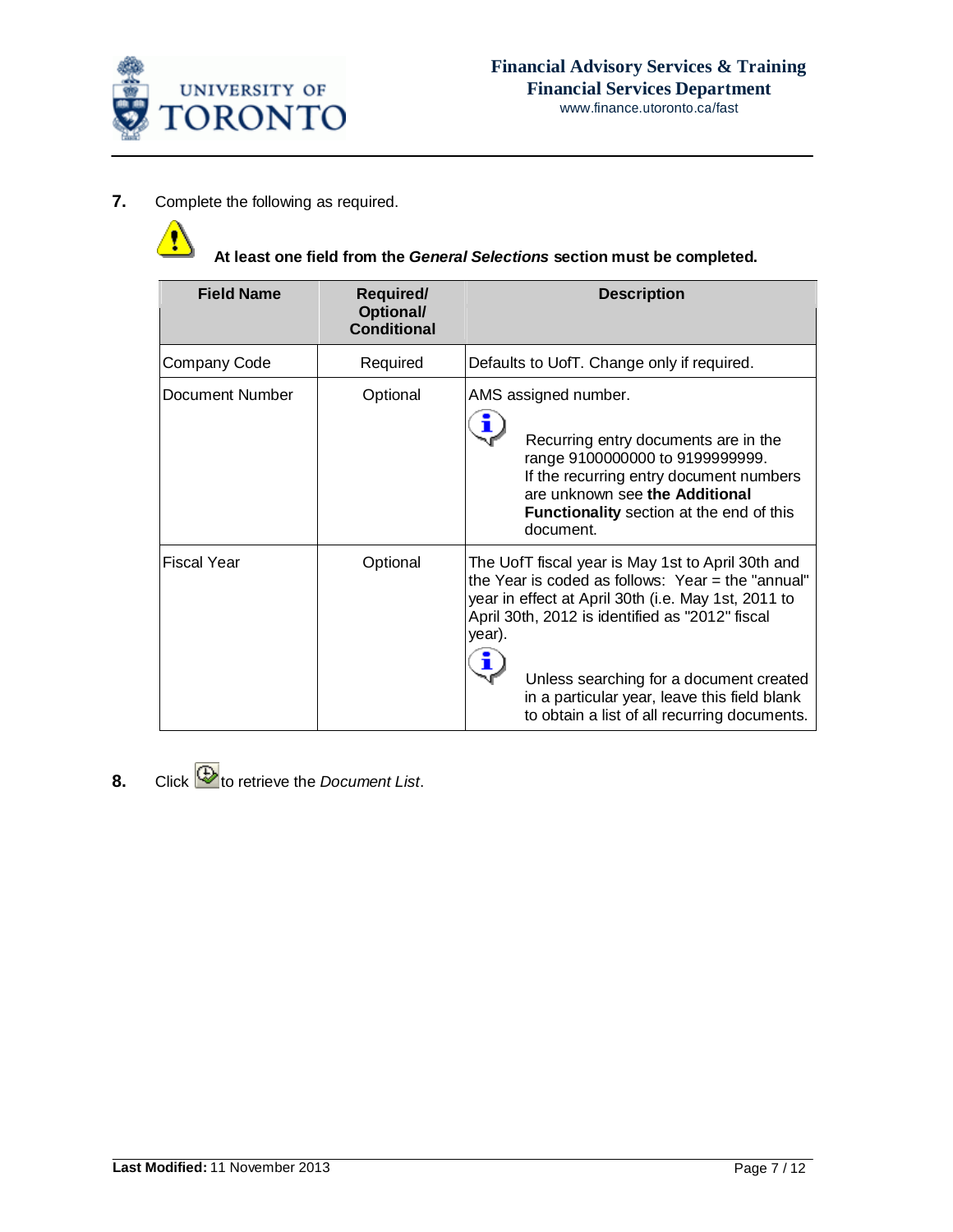

### **Document List**

| BBI<br>台号区<br><b>ZAPLJJJJ</b> O<br>用印书<br>DocumentNo <sup>1</sup> CoCode<br>Exch.rate LCurr Reversal User<br>scls<br>Year Type Doc. Date<br>Reference<br>Document Header Text<br>Posting Date<br>Crcy<br>ID<br><b>UOFT</b><br>1997 SA<br>Tele Expense Reallocate<br>CAD<br>CAD<br>ZOOLPNT<br>9100000003<br>23.10.1996<br>23.10.1996<br>1997 SA<br><b>CAD</b><br>CAD<br>ID.<br>9100000010<br><b>UOFT</b><br>09.04.1997<br>reallocate cpp bridging<br><b>GAUDIOL</b><br>09.04.1997<br>cost rec/faculty housing<br>CAD<br>9100000022<br><b>UOFT</b><br>1998 SA<br>26.09.1997<br>26.09.1997<br>CAD<br>CARTERD<br>ID.<br>1998 SA<br>$91 - 10$<br>cpp bridging-scar res<br>CAD<br>CAD<br>In.<br>9100000024<br><b>UOFT</b><br>12.01.1998<br>12.01.1998<br>GAUDIOL<br>D<br><b>UOFT</b><br>1999 SA<br>05.05.1998<br>S99-003<br>s99-003 98/99 F & B O/H<br>CAD<br>9100000026<br>05.05.1998<br>CAD<br><b>SCARCXP</b><br>1999 SA<br>S99-002<br><b>CAD</b><br>ID.<br>9100000027<br><b>UOFT</b><br>05.05.1998<br>05.05.1998<br>S99-002 98/99 Parking OH<br>CAD<br><b>SCARCXP</b><br>CAD<br>D<br>9100000028<br><b>UOFT</b><br>1999 SA<br>05.05.1998<br>05.05.1998<br>S99-001<br>S99-001 98/99 Res OH<br>CAD<br><b>SCARCXP</b><br>lD.<br><b>UOFT</b><br>1999 SA<br>S99-005<br>CAD<br>CAD<br>9100000029<br>05.05.1998<br>05.05.1998<br>S99-005 98/99 Athletics<br><b>SCARCXP</b><br>ID.<br>1999 SA<br>S99-006 H&W building cost CAD<br>CAD<br>9100000030<br><b>UOFT</b><br>05.05.1998<br>05.05.1998<br>S99-006<br><b>SCARCXP</b><br>1999 SA<br>S99-004 Conf OH 98/99<br>CAD<br>ID<br>9100000031<br><b>UOFT</b><br>05.05.1998<br>05.05.1998<br>S99-004<br>CAD<br><b>SCARCXP</b><br>D<br>9100000039<br><b>UOFT</b><br>1999 DR<br>23.06.1998<br>23.06.1998<br>T&R UHN<br>T&R INVOICE UHN<br>CAD<br>CAD<br><b>NIFARES</b><br>D<br>1999 DR<br>23.06.1998<br>CAD<br>CAD<br>9100000040<br><b>UOFT</b><br>23.06.1998<br><b>T&amp;R SMH</b><br><b>T&amp;R INVOICE</b><br>NIFARES<br>9100000041<br><b>UOFT</b><br>1999 DR<br>23.06.1998<br>23.06.1998<br><b>T&amp;R WCLH</b><br>CAD<br>CAD<br><b>NIFARES</b><br>D<br><b>T&amp;R INVOICE</b><br>ld.<br>9100000042<br><b>UOFT</b><br>1999 DR<br>23.06.1998<br>23.06.1998<br><b>T&amp;R MSH</b><br>CAD<br>CAD<br>T&R INVOICE<br>NIFARES<br>ID.<br>9100000043<br><b>UOFT</b><br>1999 DR<br>23.06.1998<br>23.06.1998<br>T&R HSC<br>CAD<br>CAD<br><b>T&amp;R INVOICE</b><br><b>NIFARES</b><br>ld.<br>CAD<br>9100000044<br><b>UOFT</b><br>1999 DR<br>24.06.1998<br>24.06.1998<br>CAD<br><b>NIFARES</b><br><b>T&amp;R WCH</b><br><b>T&amp;R INVOICE</b><br><b>UOFT</b><br>1999 DR<br>CAD<br>D<br>9100000045<br>24.06.1998<br>24.06.1998<br><b>T&amp;R SWCHSC</b><br><b>T&amp;R INVOICE</b><br>CAD<br><b>NIFARES</b><br>CAD<br>In<br><b>UOFT</b><br>1999 DR<br>24.06.1998<br>CAD<br><b>NIFARES</b><br>9100000046<br>24.06.1998<br><b>T&amp;R PMH</b><br>T&R INVOICE<br>D<br>9100000047<br><b>UOFT</b><br>1999 DR<br>24.06.1998<br>24.06.1998<br>CAD<br>CAD<br><b>T&amp;R CAMH</b><br><b>T&amp;R INVOICE</b><br>NIFARES<br><b>UOFT</b><br>1999 DR<br>24.06.1998<br>CAD<br>CAD<br>ID.<br>9100000048<br>24.06.1998<br>T&R LH<br><b>T&amp;R INOVICE</b><br><b>NIFARES</b><br>1999 SA<br>CAD<br>9100000049<br><b>UOFT</b><br>10.07.1998<br>10.07.1998<br>TD-ATM AGREEMNT<br>monthly td-atm rent<br>CAD<br>GAUDIOL<br>D<br>ln.<br>9100000051<br><b>UOFT</b><br>1999 KN<br>MSH- Urogyn Fellow-Tai 98<br><b>CAD</b><br>CAD<br>11.08.1998<br>11.08.1998<br>INV # UTF 99001<br>SYLALEX<br>ln.<br><b>UOFT</b><br>1999 AB<br>F&S chgs.98/99-Ancil Oper<br>CAD<br>9100000054<br>22.09.1998<br>22.09.1998<br><b>CAD</b><br><b>BAJWAP</b><br>İD<br>1999 AB<br>1000171311<br>CAD<br>9100000055<br><b>UOFT</b><br>19.10.1998<br>19.10.1998<br>set mortgage P&I-6 months CAD<br><b>BAJWAP</b><br><b>UOFT</b><br>1999 AB<br>21.10.1998<br>setup erin-phs4 mortq:P&I<br><b>BAJWAP</b><br>D<br>9100000056<br>21.10.1998<br>1-171311<br><b>CAD</b><br>CAD<br>ld.<br>UOFT<br>1999 AB<br>27.10.1998<br>27.10.1998<br>st.geo-mthly ctrl.oh-9899<br>CAD<br>CAD<br><b>BAJWAP</b><br>9100000058<br>9100000052<br>1999 SA<br><b>UOFT</b><br>10.12.1998<br>CAD<br>CAD<br><b>BAJWAP</b><br>ID.<br>9100000060<br>10.12.1998<br>9100000054<br>set up recurring jan-mar<br>1999 SA<br>ID.<br>9100000061<br><b>UOFT</b><br>09.01.1999<br>09.01.1999<br>OISE SPACE COSTS OISE space costs<br>CAD<br>CAD<br><b>WNG</b><br><b>UOFT</b><br>1999 SA<br>CAD<br>D<br>9100000062<br>18.02.1999<br>18.02.1999<br>CAD<br><b>BIDU</b><br><b>TAG 50107</b><br>NOV-FEB CHGS | $^{\circ}$ |  |  | <b>Document List Document status D</b> |  |  |  |  |                          |
|-----------------------------------------------------------------------------------------------------------------------------------------------------------------------------------------------------------------------------------------------------------------------------------------------------------------------------------------------------------------------------------------------------------------------------------------------------------------------------------------------------------------------------------------------------------------------------------------------------------------------------------------------------------------------------------------------------------------------------------------------------------------------------------------------------------------------------------------------------------------------------------------------------------------------------------------------------------------------------------------------------------------------------------------------------------------------------------------------------------------------------------------------------------------------------------------------------------------------------------------------------------------------------------------------------------------------------------------------------------------------------------------------------------------------------------------------------------------------------------------------------------------------------------------------------------------------------------------------------------------------------------------------------------------------------------------------------------------------------------------------------------------------------------------------------------------------------------------------------------------------------------------------------------------------------------------------------------------------------------------------------------------------------------------------------------------------------------------------------------------------------------------------------------------------------------------------------------------------------------------------------------------------------------------------------------------------------------------------------------------------------------------------------------------------------------------------------------------------------------------------------------------------------------------------------------------------------------------------------------------------------------------------------------------------------------------------------------------------------------------------------------------------------------------------------------------------------------------------------------------------------------------------------------------------------------------------------------------------------------------------------------------------------------------------------------------------------------------------------------------------------------------------------------------------------------------------------------------------------------------------------------------------------------------------------------------------------------------------------------------------------------------------------------------------------------------------------------------------------------------------------------------------------------------------------------------------------------------------------------------------------------------------------------------------------------------------------------------------------------------------------------------------------------------------------------------------------------------------------------------------------------------------------------------------------------------------------------------------------------------------------------------------------------------------------------------------------------------------------------------------------------------------------------------------------------------------------------------------------------------------------------------------------------------------------------------------------------------------------------------------------------------------------------------------------------------------------------------------------------------------------------------------------------------|------------|--|--|----------------------------------------|--|--|--|--|--------------------------|
|                                                                                                                                                                                                                                                                                                                                                                                                                                                                                                                                                                                                                                                                                                                                                                                                                                                                                                                                                                                                                                                                                                                                                                                                                                                                                                                                                                                                                                                                                                                                                                                                                                                                                                                                                                                                                                                                                                                                                                                                                                                                                                                                                                                                                                                                                                                                                                                                                                                                                                                                                                                                                                                                                                                                                                                                                                                                                                                                                                                                                                                                                                                                                                                                                                                                                                                                                                                                                                                                                                                                                                                                                                                                                                                                                                                                                                                                                                                                                                                                                                                                                                                                                                                                                                                                                                                                                                                                                                                                                                                                         |            |  |  |                                        |  |  |  |  |                          |
|                                                                                                                                                                                                                                                                                                                                                                                                                                                                                                                                                                                                                                                                                                                                                                                                                                                                                                                                                                                                                                                                                                                                                                                                                                                                                                                                                                                                                                                                                                                                                                                                                                                                                                                                                                                                                                                                                                                                                                                                                                                                                                                                                                                                                                                                                                                                                                                                                                                                                                                                                                                                                                                                                                                                                                                                                                                                                                                                                                                                                                                                                                                                                                                                                                                                                                                                                                                                                                                                                                                                                                                                                                                                                                                                                                                                                                                                                                                                                                                                                                                                                                                                                                                                                                                                                                                                                                                                                                                                                                                                         |            |  |  |                                        |  |  |  |  | Par                      |
|                                                                                                                                                                                                                                                                                                                                                                                                                                                                                                                                                                                                                                                                                                                                                                                                                                                                                                                                                                                                                                                                                                                                                                                                                                                                                                                                                                                                                                                                                                                                                                                                                                                                                                                                                                                                                                                                                                                                                                                                                                                                                                                                                                                                                                                                                                                                                                                                                                                                                                                                                                                                                                                                                                                                                                                                                                                                                                                                                                                                                                                                                                                                                                                                                                                                                                                                                                                                                                                                                                                                                                                                                                                                                                                                                                                                                                                                                                                                                                                                                                                                                                                                                                                                                                                                                                                                                                                                                                                                                                                                         |            |  |  |                                        |  |  |  |  | $\blacktriangle$         |
|                                                                                                                                                                                                                                                                                                                                                                                                                                                                                                                                                                                                                                                                                                                                                                                                                                                                                                                                                                                                                                                                                                                                                                                                                                                                                                                                                                                                                                                                                                                                                                                                                                                                                                                                                                                                                                                                                                                                                                                                                                                                                                                                                                                                                                                                                                                                                                                                                                                                                                                                                                                                                                                                                                                                                                                                                                                                                                                                                                                                                                                                                                                                                                                                                                                                                                                                                                                                                                                                                                                                                                                                                                                                                                                                                                                                                                                                                                                                                                                                                                                                                                                                                                                                                                                                                                                                                                                                                                                                                                                                         |            |  |  |                                        |  |  |  |  | $\overline{\phantom{a}}$ |
|                                                                                                                                                                                                                                                                                                                                                                                                                                                                                                                                                                                                                                                                                                                                                                                                                                                                                                                                                                                                                                                                                                                                                                                                                                                                                                                                                                                                                                                                                                                                                                                                                                                                                                                                                                                                                                                                                                                                                                                                                                                                                                                                                                                                                                                                                                                                                                                                                                                                                                                                                                                                                                                                                                                                                                                                                                                                                                                                                                                                                                                                                                                                                                                                                                                                                                                                                                                                                                                                                                                                                                                                                                                                                                                                                                                                                                                                                                                                                                                                                                                                                                                                                                                                                                                                                                                                                                                                                                                                                                                                         |            |  |  |                                        |  |  |  |  |                          |
|                                                                                                                                                                                                                                                                                                                                                                                                                                                                                                                                                                                                                                                                                                                                                                                                                                                                                                                                                                                                                                                                                                                                                                                                                                                                                                                                                                                                                                                                                                                                                                                                                                                                                                                                                                                                                                                                                                                                                                                                                                                                                                                                                                                                                                                                                                                                                                                                                                                                                                                                                                                                                                                                                                                                                                                                                                                                                                                                                                                                                                                                                                                                                                                                                                                                                                                                                                                                                                                                                                                                                                                                                                                                                                                                                                                                                                                                                                                                                                                                                                                                                                                                                                                                                                                                                                                                                                                                                                                                                                                                         |            |  |  |                                        |  |  |  |  |                          |
|                                                                                                                                                                                                                                                                                                                                                                                                                                                                                                                                                                                                                                                                                                                                                                                                                                                                                                                                                                                                                                                                                                                                                                                                                                                                                                                                                                                                                                                                                                                                                                                                                                                                                                                                                                                                                                                                                                                                                                                                                                                                                                                                                                                                                                                                                                                                                                                                                                                                                                                                                                                                                                                                                                                                                                                                                                                                                                                                                                                                                                                                                                                                                                                                                                                                                                                                                                                                                                                                                                                                                                                                                                                                                                                                                                                                                                                                                                                                                                                                                                                                                                                                                                                                                                                                                                                                                                                                                                                                                                                                         |            |  |  |                                        |  |  |  |  |                          |
|                                                                                                                                                                                                                                                                                                                                                                                                                                                                                                                                                                                                                                                                                                                                                                                                                                                                                                                                                                                                                                                                                                                                                                                                                                                                                                                                                                                                                                                                                                                                                                                                                                                                                                                                                                                                                                                                                                                                                                                                                                                                                                                                                                                                                                                                                                                                                                                                                                                                                                                                                                                                                                                                                                                                                                                                                                                                                                                                                                                                                                                                                                                                                                                                                                                                                                                                                                                                                                                                                                                                                                                                                                                                                                                                                                                                                                                                                                                                                                                                                                                                                                                                                                                                                                                                                                                                                                                                                                                                                                                                         |            |  |  |                                        |  |  |  |  |                          |
|                                                                                                                                                                                                                                                                                                                                                                                                                                                                                                                                                                                                                                                                                                                                                                                                                                                                                                                                                                                                                                                                                                                                                                                                                                                                                                                                                                                                                                                                                                                                                                                                                                                                                                                                                                                                                                                                                                                                                                                                                                                                                                                                                                                                                                                                                                                                                                                                                                                                                                                                                                                                                                                                                                                                                                                                                                                                                                                                                                                                                                                                                                                                                                                                                                                                                                                                                                                                                                                                                                                                                                                                                                                                                                                                                                                                                                                                                                                                                                                                                                                                                                                                                                                                                                                                                                                                                                                                                                                                                                                                         |            |  |  |                                        |  |  |  |  |                          |
|                                                                                                                                                                                                                                                                                                                                                                                                                                                                                                                                                                                                                                                                                                                                                                                                                                                                                                                                                                                                                                                                                                                                                                                                                                                                                                                                                                                                                                                                                                                                                                                                                                                                                                                                                                                                                                                                                                                                                                                                                                                                                                                                                                                                                                                                                                                                                                                                                                                                                                                                                                                                                                                                                                                                                                                                                                                                                                                                                                                                                                                                                                                                                                                                                                                                                                                                                                                                                                                                                                                                                                                                                                                                                                                                                                                                                                                                                                                                                                                                                                                                                                                                                                                                                                                                                                                                                                                                                                                                                                                                         |            |  |  |                                        |  |  |  |  |                          |
|                                                                                                                                                                                                                                                                                                                                                                                                                                                                                                                                                                                                                                                                                                                                                                                                                                                                                                                                                                                                                                                                                                                                                                                                                                                                                                                                                                                                                                                                                                                                                                                                                                                                                                                                                                                                                                                                                                                                                                                                                                                                                                                                                                                                                                                                                                                                                                                                                                                                                                                                                                                                                                                                                                                                                                                                                                                                                                                                                                                                                                                                                                                                                                                                                                                                                                                                                                                                                                                                                                                                                                                                                                                                                                                                                                                                                                                                                                                                                                                                                                                                                                                                                                                                                                                                                                                                                                                                                                                                                                                                         |            |  |  |                                        |  |  |  |  |                          |
|                                                                                                                                                                                                                                                                                                                                                                                                                                                                                                                                                                                                                                                                                                                                                                                                                                                                                                                                                                                                                                                                                                                                                                                                                                                                                                                                                                                                                                                                                                                                                                                                                                                                                                                                                                                                                                                                                                                                                                                                                                                                                                                                                                                                                                                                                                                                                                                                                                                                                                                                                                                                                                                                                                                                                                                                                                                                                                                                                                                                                                                                                                                                                                                                                                                                                                                                                                                                                                                                                                                                                                                                                                                                                                                                                                                                                                                                                                                                                                                                                                                                                                                                                                                                                                                                                                                                                                                                                                                                                                                                         |            |  |  |                                        |  |  |  |  |                          |
|                                                                                                                                                                                                                                                                                                                                                                                                                                                                                                                                                                                                                                                                                                                                                                                                                                                                                                                                                                                                                                                                                                                                                                                                                                                                                                                                                                                                                                                                                                                                                                                                                                                                                                                                                                                                                                                                                                                                                                                                                                                                                                                                                                                                                                                                                                                                                                                                                                                                                                                                                                                                                                                                                                                                                                                                                                                                                                                                                                                                                                                                                                                                                                                                                                                                                                                                                                                                                                                                                                                                                                                                                                                                                                                                                                                                                                                                                                                                                                                                                                                                                                                                                                                                                                                                                                                                                                                                                                                                                                                                         |            |  |  |                                        |  |  |  |  |                          |
|                                                                                                                                                                                                                                                                                                                                                                                                                                                                                                                                                                                                                                                                                                                                                                                                                                                                                                                                                                                                                                                                                                                                                                                                                                                                                                                                                                                                                                                                                                                                                                                                                                                                                                                                                                                                                                                                                                                                                                                                                                                                                                                                                                                                                                                                                                                                                                                                                                                                                                                                                                                                                                                                                                                                                                                                                                                                                                                                                                                                                                                                                                                                                                                                                                                                                                                                                                                                                                                                                                                                                                                                                                                                                                                                                                                                                                                                                                                                                                                                                                                                                                                                                                                                                                                                                                                                                                                                                                                                                                                                         |            |  |  |                                        |  |  |  |  |                          |
|                                                                                                                                                                                                                                                                                                                                                                                                                                                                                                                                                                                                                                                                                                                                                                                                                                                                                                                                                                                                                                                                                                                                                                                                                                                                                                                                                                                                                                                                                                                                                                                                                                                                                                                                                                                                                                                                                                                                                                                                                                                                                                                                                                                                                                                                                                                                                                                                                                                                                                                                                                                                                                                                                                                                                                                                                                                                                                                                                                                                                                                                                                                                                                                                                                                                                                                                                                                                                                                                                                                                                                                                                                                                                                                                                                                                                                                                                                                                                                                                                                                                                                                                                                                                                                                                                                                                                                                                                                                                                                                                         |            |  |  |                                        |  |  |  |  |                          |
|                                                                                                                                                                                                                                                                                                                                                                                                                                                                                                                                                                                                                                                                                                                                                                                                                                                                                                                                                                                                                                                                                                                                                                                                                                                                                                                                                                                                                                                                                                                                                                                                                                                                                                                                                                                                                                                                                                                                                                                                                                                                                                                                                                                                                                                                                                                                                                                                                                                                                                                                                                                                                                                                                                                                                                                                                                                                                                                                                                                                                                                                                                                                                                                                                                                                                                                                                                                                                                                                                                                                                                                                                                                                                                                                                                                                                                                                                                                                                                                                                                                                                                                                                                                                                                                                                                                                                                                                                                                                                                                                         |            |  |  |                                        |  |  |  |  |                          |
|                                                                                                                                                                                                                                                                                                                                                                                                                                                                                                                                                                                                                                                                                                                                                                                                                                                                                                                                                                                                                                                                                                                                                                                                                                                                                                                                                                                                                                                                                                                                                                                                                                                                                                                                                                                                                                                                                                                                                                                                                                                                                                                                                                                                                                                                                                                                                                                                                                                                                                                                                                                                                                                                                                                                                                                                                                                                                                                                                                                                                                                                                                                                                                                                                                                                                                                                                                                                                                                                                                                                                                                                                                                                                                                                                                                                                                                                                                                                                                                                                                                                                                                                                                                                                                                                                                                                                                                                                                                                                                                                         |            |  |  |                                        |  |  |  |  |                          |
|                                                                                                                                                                                                                                                                                                                                                                                                                                                                                                                                                                                                                                                                                                                                                                                                                                                                                                                                                                                                                                                                                                                                                                                                                                                                                                                                                                                                                                                                                                                                                                                                                                                                                                                                                                                                                                                                                                                                                                                                                                                                                                                                                                                                                                                                                                                                                                                                                                                                                                                                                                                                                                                                                                                                                                                                                                                                                                                                                                                                                                                                                                                                                                                                                                                                                                                                                                                                                                                                                                                                                                                                                                                                                                                                                                                                                                                                                                                                                                                                                                                                                                                                                                                                                                                                                                                                                                                                                                                                                                                                         |            |  |  |                                        |  |  |  |  |                          |
|                                                                                                                                                                                                                                                                                                                                                                                                                                                                                                                                                                                                                                                                                                                                                                                                                                                                                                                                                                                                                                                                                                                                                                                                                                                                                                                                                                                                                                                                                                                                                                                                                                                                                                                                                                                                                                                                                                                                                                                                                                                                                                                                                                                                                                                                                                                                                                                                                                                                                                                                                                                                                                                                                                                                                                                                                                                                                                                                                                                                                                                                                                                                                                                                                                                                                                                                                                                                                                                                                                                                                                                                                                                                                                                                                                                                                                                                                                                                                                                                                                                                                                                                                                                                                                                                                                                                                                                                                                                                                                                                         |            |  |  |                                        |  |  |  |  |                          |
|                                                                                                                                                                                                                                                                                                                                                                                                                                                                                                                                                                                                                                                                                                                                                                                                                                                                                                                                                                                                                                                                                                                                                                                                                                                                                                                                                                                                                                                                                                                                                                                                                                                                                                                                                                                                                                                                                                                                                                                                                                                                                                                                                                                                                                                                                                                                                                                                                                                                                                                                                                                                                                                                                                                                                                                                                                                                                                                                                                                                                                                                                                                                                                                                                                                                                                                                                                                                                                                                                                                                                                                                                                                                                                                                                                                                                                                                                                                                                                                                                                                                                                                                                                                                                                                                                                                                                                                                                                                                                                                                         |            |  |  |                                        |  |  |  |  |                          |
|                                                                                                                                                                                                                                                                                                                                                                                                                                                                                                                                                                                                                                                                                                                                                                                                                                                                                                                                                                                                                                                                                                                                                                                                                                                                                                                                                                                                                                                                                                                                                                                                                                                                                                                                                                                                                                                                                                                                                                                                                                                                                                                                                                                                                                                                                                                                                                                                                                                                                                                                                                                                                                                                                                                                                                                                                                                                                                                                                                                                                                                                                                                                                                                                                                                                                                                                                                                                                                                                                                                                                                                                                                                                                                                                                                                                                                                                                                                                                                                                                                                                                                                                                                                                                                                                                                                                                                                                                                                                                                                                         |            |  |  |                                        |  |  |  |  |                          |
|                                                                                                                                                                                                                                                                                                                                                                                                                                                                                                                                                                                                                                                                                                                                                                                                                                                                                                                                                                                                                                                                                                                                                                                                                                                                                                                                                                                                                                                                                                                                                                                                                                                                                                                                                                                                                                                                                                                                                                                                                                                                                                                                                                                                                                                                                                                                                                                                                                                                                                                                                                                                                                                                                                                                                                                                                                                                                                                                                                                                                                                                                                                                                                                                                                                                                                                                                                                                                                                                                                                                                                                                                                                                                                                                                                                                                                                                                                                                                                                                                                                                                                                                                                                                                                                                                                                                                                                                                                                                                                                                         |            |  |  |                                        |  |  |  |  |                          |
|                                                                                                                                                                                                                                                                                                                                                                                                                                                                                                                                                                                                                                                                                                                                                                                                                                                                                                                                                                                                                                                                                                                                                                                                                                                                                                                                                                                                                                                                                                                                                                                                                                                                                                                                                                                                                                                                                                                                                                                                                                                                                                                                                                                                                                                                                                                                                                                                                                                                                                                                                                                                                                                                                                                                                                                                                                                                                                                                                                                                                                                                                                                                                                                                                                                                                                                                                                                                                                                                                                                                                                                                                                                                                                                                                                                                                                                                                                                                                                                                                                                                                                                                                                                                                                                                                                                                                                                                                                                                                                                                         |            |  |  |                                        |  |  |  |  |                          |
|                                                                                                                                                                                                                                                                                                                                                                                                                                                                                                                                                                                                                                                                                                                                                                                                                                                                                                                                                                                                                                                                                                                                                                                                                                                                                                                                                                                                                                                                                                                                                                                                                                                                                                                                                                                                                                                                                                                                                                                                                                                                                                                                                                                                                                                                                                                                                                                                                                                                                                                                                                                                                                                                                                                                                                                                                                                                                                                                                                                                                                                                                                                                                                                                                                                                                                                                                                                                                                                                                                                                                                                                                                                                                                                                                                                                                                                                                                                                                                                                                                                                                                                                                                                                                                                                                                                                                                                                                                                                                                                                         |            |  |  |                                        |  |  |  |  |                          |
|                                                                                                                                                                                                                                                                                                                                                                                                                                                                                                                                                                                                                                                                                                                                                                                                                                                                                                                                                                                                                                                                                                                                                                                                                                                                                                                                                                                                                                                                                                                                                                                                                                                                                                                                                                                                                                                                                                                                                                                                                                                                                                                                                                                                                                                                                                                                                                                                                                                                                                                                                                                                                                                                                                                                                                                                                                                                                                                                                                                                                                                                                                                                                                                                                                                                                                                                                                                                                                                                                                                                                                                                                                                                                                                                                                                                                                                                                                                                                                                                                                                                                                                                                                                                                                                                                                                                                                                                                                                                                                                                         |            |  |  |                                        |  |  |  |  |                          |
|                                                                                                                                                                                                                                                                                                                                                                                                                                                                                                                                                                                                                                                                                                                                                                                                                                                                                                                                                                                                                                                                                                                                                                                                                                                                                                                                                                                                                                                                                                                                                                                                                                                                                                                                                                                                                                                                                                                                                                                                                                                                                                                                                                                                                                                                                                                                                                                                                                                                                                                                                                                                                                                                                                                                                                                                                                                                                                                                                                                                                                                                                                                                                                                                                                                                                                                                                                                                                                                                                                                                                                                                                                                                                                                                                                                                                                                                                                                                                                                                                                                                                                                                                                                                                                                                                                                                                                                                                                                                                                                                         |            |  |  |                                        |  |  |  |  |                          |
|                                                                                                                                                                                                                                                                                                                                                                                                                                                                                                                                                                                                                                                                                                                                                                                                                                                                                                                                                                                                                                                                                                                                                                                                                                                                                                                                                                                                                                                                                                                                                                                                                                                                                                                                                                                                                                                                                                                                                                                                                                                                                                                                                                                                                                                                                                                                                                                                                                                                                                                                                                                                                                                                                                                                                                                                                                                                                                                                                                                                                                                                                                                                                                                                                                                                                                                                                                                                                                                                                                                                                                                                                                                                                                                                                                                                                                                                                                                                                                                                                                                                                                                                                                                                                                                                                                                                                                                                                                                                                                                                         |            |  |  |                                        |  |  |  |  |                          |
|                                                                                                                                                                                                                                                                                                                                                                                                                                                                                                                                                                                                                                                                                                                                                                                                                                                                                                                                                                                                                                                                                                                                                                                                                                                                                                                                                                                                                                                                                                                                                                                                                                                                                                                                                                                                                                                                                                                                                                                                                                                                                                                                                                                                                                                                                                                                                                                                                                                                                                                                                                                                                                                                                                                                                                                                                                                                                                                                                                                                                                                                                                                                                                                                                                                                                                                                                                                                                                                                                                                                                                                                                                                                                                                                                                                                                                                                                                                                                                                                                                                                                                                                                                                                                                                                                                                                                                                                                                                                                                                                         |            |  |  |                                        |  |  |  |  |                          |
|                                                                                                                                                                                                                                                                                                                                                                                                                                                                                                                                                                                                                                                                                                                                                                                                                                                                                                                                                                                                                                                                                                                                                                                                                                                                                                                                                                                                                                                                                                                                                                                                                                                                                                                                                                                                                                                                                                                                                                                                                                                                                                                                                                                                                                                                                                                                                                                                                                                                                                                                                                                                                                                                                                                                                                                                                                                                                                                                                                                                                                                                                                                                                                                                                                                                                                                                                                                                                                                                                                                                                                                                                                                                                                                                                                                                                                                                                                                                                                                                                                                                                                                                                                                                                                                                                                                                                                                                                                                                                                                                         |            |  |  |                                        |  |  |  |  |                          |
|                                                                                                                                                                                                                                                                                                                                                                                                                                                                                                                                                                                                                                                                                                                                                                                                                                                                                                                                                                                                                                                                                                                                                                                                                                                                                                                                                                                                                                                                                                                                                                                                                                                                                                                                                                                                                                                                                                                                                                                                                                                                                                                                                                                                                                                                                                                                                                                                                                                                                                                                                                                                                                                                                                                                                                                                                                                                                                                                                                                                                                                                                                                                                                                                                                                                                                                                                                                                                                                                                                                                                                                                                                                                                                                                                                                                                                                                                                                                                                                                                                                                                                                                                                                                                                                                                                                                                                                                                                                                                                                                         |            |  |  |                                        |  |  |  |  |                          |
|                                                                                                                                                                                                                                                                                                                                                                                                                                                                                                                                                                                                                                                                                                                                                                                                                                                                                                                                                                                                                                                                                                                                                                                                                                                                                                                                                                                                                                                                                                                                                                                                                                                                                                                                                                                                                                                                                                                                                                                                                                                                                                                                                                                                                                                                                                                                                                                                                                                                                                                                                                                                                                                                                                                                                                                                                                                                                                                                                                                                                                                                                                                                                                                                                                                                                                                                                                                                                                                                                                                                                                                                                                                                                                                                                                                                                                                                                                                                                                                                                                                                                                                                                                                                                                                                                                                                                                                                                                                                                                                                         |            |  |  |                                        |  |  |  |  |                          |



 $\sqrt{\frac{2}{3}}$ 

 Reference Guide: Line Item Functionality: [http://finance.utoronto.ca/Assets/Finance+Digital+Assets/qrg/reporting/common/lifunc.pdf](http://finance.utoronto.ca/wp-content/uploads/2015/11/lifunctionality.pdf)

To display a document, double click the document number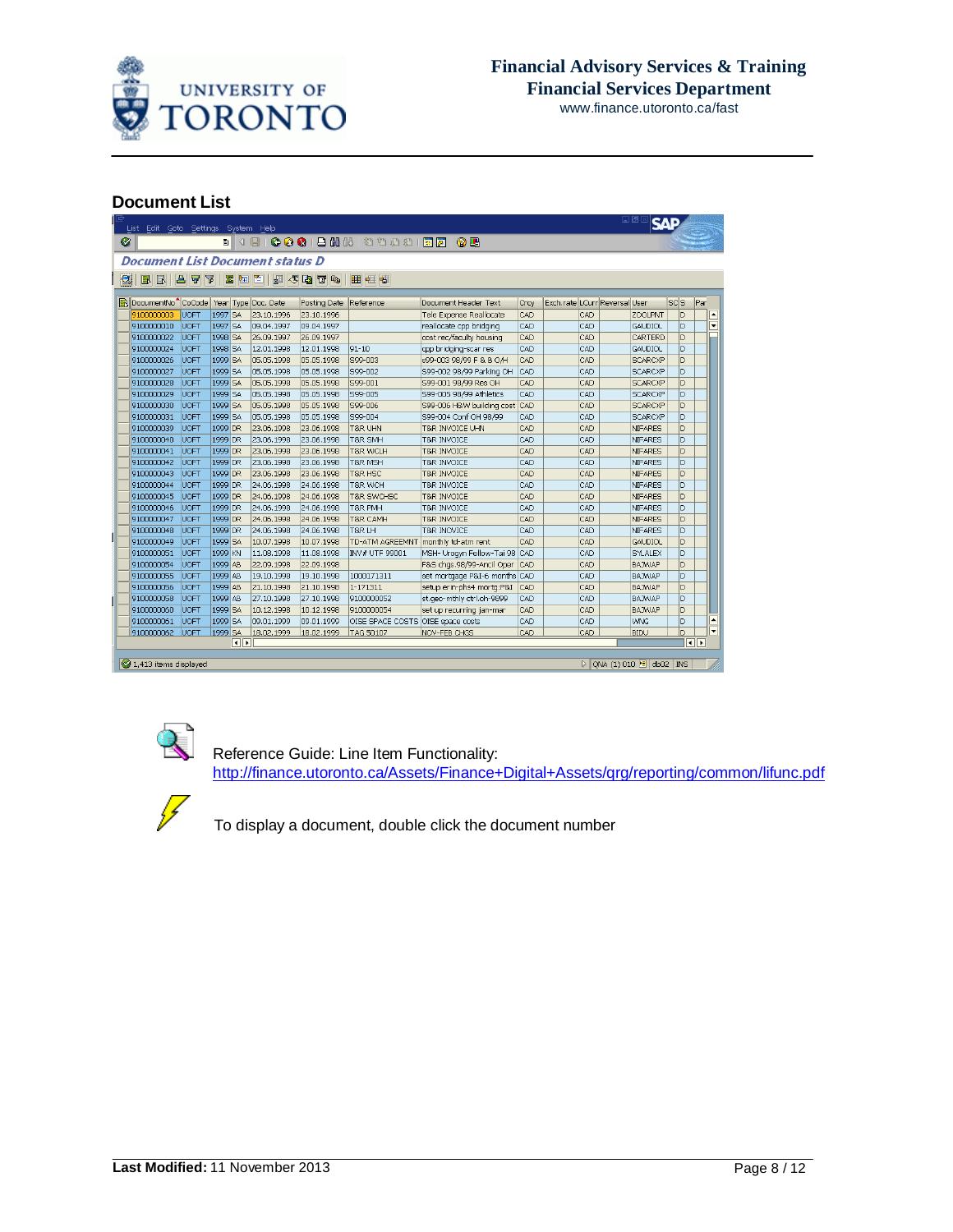

## **Document Overview - Display**

| Document Edit Goto Settings Extras Environment System Help                                                                                                                                                                          |                                  |                           |                                    |            |              | 日回区                        | <b>SAP</b>                              |                      |
|-------------------------------------------------------------------------------------------------------------------------------------------------------------------------------------------------------------------------------------|----------------------------------|---------------------------|------------------------------------|------------|--------------|----------------------------|-----------------------------------------|----------------------|
| Ø                                                                                                                                                                                                                                   |                                  |                           |                                    |            |              |                            |                                         |                      |
| <b>Document Overview - Display</b><br>別日                                                                                                                                                                                            |                                  |                           |                                    |            |              |                            |                                         |                      |
| $Q$ $\theta$                                                                                                                                                                                                                        |                                  |                           |                                    |            |              |                            |                                         |                      |
| Doc.Type : KN ( KN:A/P Vendor invoic ) Recurring entry document<br>Doc. Number<br>9100001583<br>Doc. date<br>23.06.2010<br>Calculate Tax $\blacksquare$<br>Ref.doc.<br>123456<br>Doc.currency<br>CAD<br>Doc. Hdr Text Dell Payments | Company code<br>Posting date     | <b>UOFT</b><br>23.06.2010 | <b>Fiscal year</b><br>Period       | 2011<br>02 |              |                            |                                         | $\boxed{\bullet}$    |
| Itm Account Account short text                                                                                                                                                                                                      | PK                               |                           | Amount CoCd Tx BusA Cost Ctr Order |            | Funds C Fund |                            | Cmmt Item Assignment                    |                      |
| 100333<br>Dell Canada Inc.<br>1<br>2825000<br>Suppl:general                                                                                                                                                                         | 31<br>$100.00 -$<br>40<br>100.00 | $U0FT$ ** 1000            | UOFT E1 1000 11866                 |            | 101105       | PAYABLE<br><b>SUPPLIES</b> |                                         |                      |
|                                                                                                                                                                                                                                     |                                  |                           |                                    |            |              |                            |                                         |                      |
|                                                                                                                                                                                                                                     |                                  |                           |                                    |            |              |                            |                                         | $\frac{1}{\sqrt{2}}$ |
| $\left\vert \cdot\right\vert$                                                                                                                                                                                                       |                                  |                           |                                    |            |              |                            | $\overline{\bullet}$<br>$\triangleleft$ |                      |

**9.** Select **Environment Recurring entry data...** from the menu to open the *Recurring Entry Data* screen to review the **Run Data**.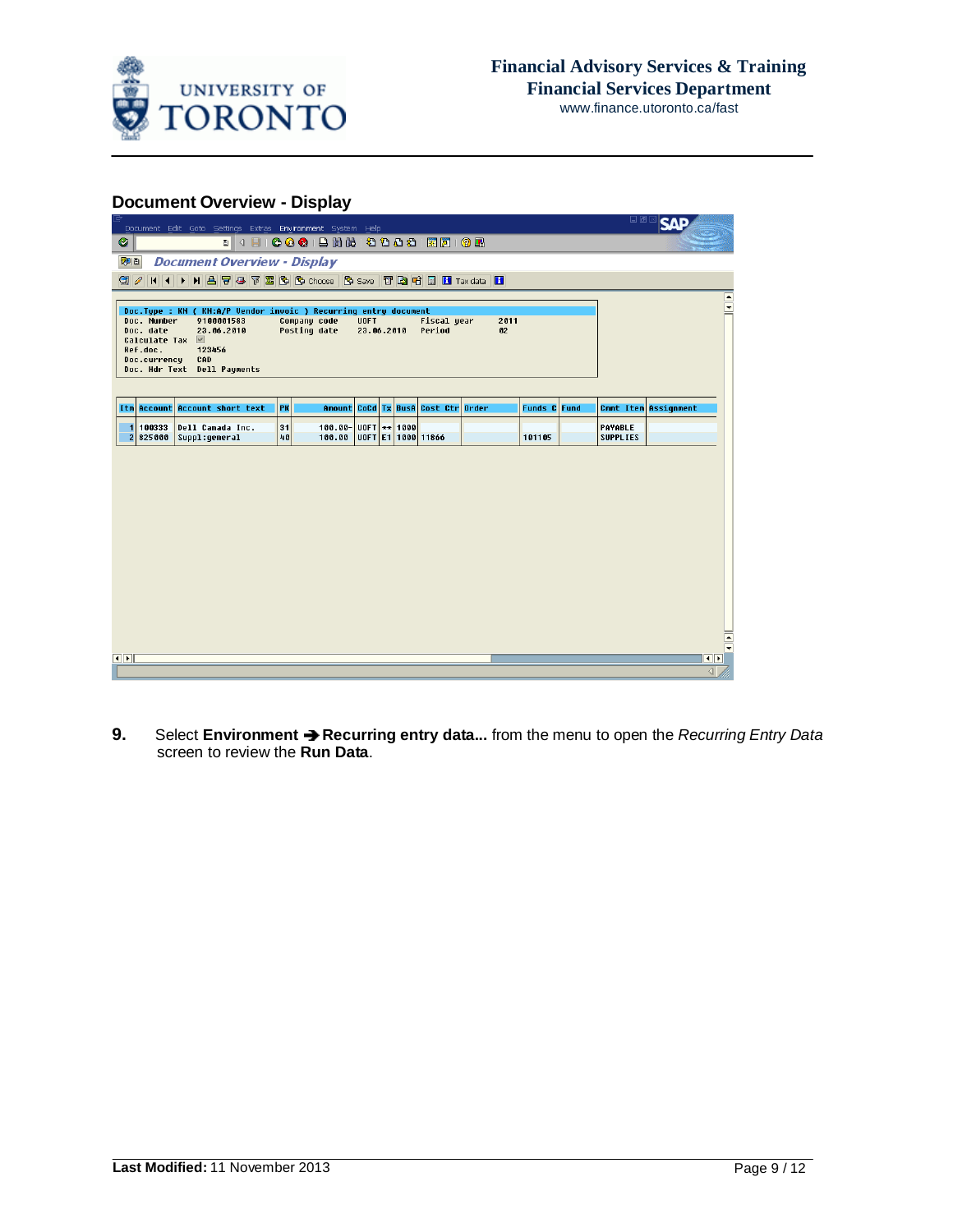

## **Display Recurring Document: Rec. entry data**

| Display Recurring Document: Rec. entry data   |              |            |  |  | 冈 |
|-----------------------------------------------|--------------|------------|--|--|---|
| Document Number                               |              | 9100001583 |  |  |   |
| Company Code                                  | <b>UOFT</b>  |            |  |  |   |
| <b>Fiscal Year</b>                            | 2011         |            |  |  |   |
| Recurring entry run                           |              |            |  |  |   |
| First run on                                  |              | 23.06.2010 |  |  |   |
| Last run on                                   |              | 23.06.2011 |  |  |   |
| Next run on                                   |              | 25.06.2010 |  |  |   |
| Interval in months                            | $\mathbf{1}$ |            |  |  |   |
| Run date                                      | 25           |            |  |  |   |
| Run schedule                                  |              |            |  |  |   |
| Number of runs                                | $\bf{0}$     |            |  |  |   |
| $\Box$ Deletion indicator                     |              |            |  |  |   |
|                                               |              |            |  |  |   |
| Control                                       |              |            |  |  |   |
| Transfer amounts in local currency            |              |            |  |  |   |
| $\Box$ Transfer tax amounts in local currency |              |            |  |  |   |
| $\Box$ Copy texts                             |              |            |  |  |   |
|                                               |              |            |  |  |   |
| ×                                             |              |            |  |  |   |
|                                               |              |            |  |  |   |

10. Click  $\blacktriangleright$  to return to the *Document* Overview screen.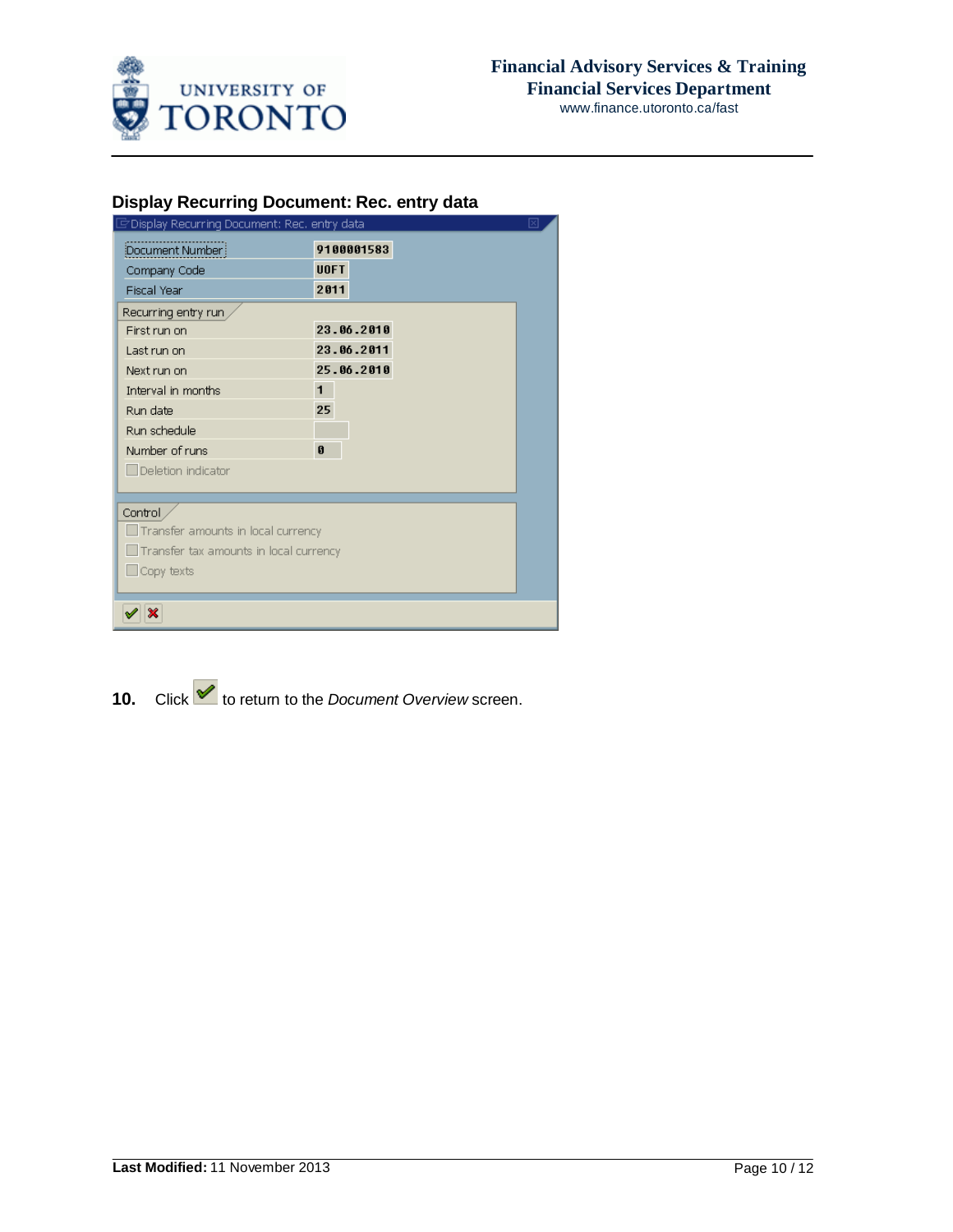

### **Additional Functionality:**

The FI Postings Line Items report can be used to verify the successful execution and correct payment amounts of recurring entries.

If the list of recurring entries for a Funds Center/Fund hierarchy is unknown, the FI Postings line item report (ZFIR079) can be used to obtain these document numbers. The following link provides general information on using the report.



Reference Guide: FI Postings Line Item Report:

[http://www.finance.utoronto.ca/Assets/Finance+Digital+Assets/qrg/reporting/lineitems/fipostings.pdf](http://finance.utoronto.ca/wp-content/uploads/2015/10/fipostings.pdf)

**11.** Execute the report for the last two fiscal years (e.g. *2010/1 to 2011/12*) using the **/RECURNG\_LST** layout variant.

### **FI Postings: Line Items by Document Number**

|                                                                    | List Edit Goto Views Settings System Help                   |                       |              |            |                    |                          |               |  |                          | 口回区<br>ISЛ                      |  |
|--------------------------------------------------------------------|-------------------------------------------------------------|-----------------------|--------------|------------|--------------------|--------------------------|---------------|--|--------------------------|---------------------------------|--|
| ◙                                                                  |                                                             |                       |              |            |                    |                          |               |  |                          |                                 |  |
| <b>FI Postings: Line Items by Document Number (w/ addnal flds)</b> |                                                             |                       |              |            |                    |                          |               |  |                          |                                 |  |
| <b>Q 2 8 7 8 % C 2 4 Q T 4 H H H H H H H H C elections</b>         |                                                             |                       |              |            |                    |                          |               |  |                          |                                 |  |
|                                                                    |                                                             |                       |              |            |                    |                          |               |  |                          |                                 |  |
|                                                                    |                                                             |                       |              |            |                    |                          |               |  |                          |                                 |  |
|                                                                    | FI Postings: Line Items by Document Number (w/ addnal flds) |                       |              |            |                    |                          |               |  |                          |                                 |  |
| 09.07.2010 10:38:03                                                |                                                             |                       |              |            |                    |                          |               |  |                          |                                 |  |
|                                                                    |                                                             |                       |              |            |                    |                          |               |  |                          |                                 |  |
|                                                                    |                                                             |                       |              |            |                    |                          |               |  |                          |                                 |  |
| RecEnt doc                                                         | Entered on                                                  | FI doc.no.            | Posting Date | Doc. Date  | $G/L$ Acc $\Sigma$ | Pymt Bdgt Cost Ctr Order |               |  | Funds Ctr Fund Cmmt Item | Line Item Text                  |  |
| 9100000719                                                         | 29.05.2009                                                  | 1000796398 28.05.2009 |              | 28.05.2009 | 890630             | 122.23                   | 925123 103876 |  | <b>SERVICES</b>          | Vranesic ECE monthly res comp - |  |
|                                                                    | 30.06.2009                                                  | 1000800577 28.06.2009 |              | 28.06.2009 | 890630             | 122.23                   | 925123 103876 |  | <b>SERVICES</b>          | Vranesic ECE monthly res comp   |  |
|                                                                    | 31.07.2009                                                  | 1000804717 28.07.2009 |              | 28.07.2009 | 890630             | 122.23                   | 925123 103876 |  | <b>SERVICES</b>          | Vranesic ECE monthly res comp   |  |
|                                                                    | 31.08.2009                                                  | 1000808873 28.08.2009 |              | 28.08.2009 | 890630             | 122.23                   | 925123 103876 |  | <b>SERVICES</b>          | Vranesic ECE monthly res comp   |  |
|                                                                    | 30.09.2009                                                  | 1000812904 28.09.2009 |              | 28.09.2009 | 890630             | 122.23                   | 925123 103876 |  | <b>SERVICES</b>          | Vranesic ECE monthly res comp   |  |
|                                                                    | 30.10.2009                                                  | 1000817285 28.10.2009 |              | 28.10.2009 | 890630             | 110.01-                  | 925123 103876 |  | <b>SERVICES</b>          | Vranesic ECE monthly res comp   |  |
|                                                                    | 30.11.2009                                                  | 1000821540 28.11.2009 |              | 28.11.2009 | 890630             | 117.63                   | 925123 103876 |  | <b>SERVICES</b>          | Vranesic ECE monthly res comp   |  |
|                                                                    | 18.12.2009                                                  | 1000825149 28.12.2009 |              | 28.12.2009 | 890630             | 117.63                   | 925123 103876 |  | <b>SERVICES</b>          | Vranesic ECE monthly res comi   |  |
|                                                                    | 29.01.2010                                                  | 1000829231 28.01.2010 |              | 28.01.2010 | 890630             | 117.63                   | 925123 103876 |  | <b>SERVICES</b>          | Vranesic ECE monthly res comp   |  |
|                                                                    | 26.02.2010                                                  | 1000834320 28.02.2010 |              | 28.02.2010 | 890630             | 117.63                   | 925123 103876 |  | <b>SERVICES</b>          | Vranesic ECE monthly res comp   |  |
|                                                                    | 24.04.2010                                                  | 1000854196 28.04.2010 |              | 28.04.2010 | 890630             | 117.63                   | 925123 103876 |  | <b>SERVICES</b>          | Vranesic ECE monthly res comp   |  |
|                                                                    | 14.05.2010                                                  | 1000856895 15.05.2010 |              | 15.05.2010 | 890630             | 25.29                    | 925123 103876 |  | <b>SERVICES</b>          | Vranesic ECE monthly res comp   |  |
|                                                                    | 31.05.2010                                                  | 1000859047 28.05.2010 |              | 28.05.2010 | 890630             | 92.34                    | 925123 103876 |  | <b>SERVICES</b>          | Vranesic ECE monthly res comp   |  |
| 9100000719 A                                                       |                                                             |                       |              |            |                    | 1,376.36                 |               |  |                          |                                 |  |
| 9100000720                                                         | 29.05.2009                                                  | 1000796399 28.05.2009 |              | 28.05.2009 | 890630             | 478.73                   | 925123 103876 |  | <b>SERVICES</b>          | Abdelrahman ECE monthly res     |  |
|                                                                    | 30.06.2009                                                  | 1000800578 28.06.2009 |              | 28.06.2009 | 890630             | 478.73                   | 925123 103876 |  | <b>SERVICES</b>          | Abdelrahman ECE monthly res     |  |
|                                                                    | 31.07.2009                                                  | 1000804718 28.07.2009 |              | 28.07.2009 | 890630             | 478.73                   | 925123 103876 |  | <b>SERVICES</b>          | Abdelrahman ECE monthly res     |  |
|                                                                    | 31.08.2009                                                  | 1000808874 28.08.2009 |              | 28.08.2009 | 890630             | 478.73                   | 925123 103876 |  | <b>SERVICES</b>          | Abdelrahman ECE monthly res     |  |
|                                                                    | 30.09.2009                                                  | 1000812905 28.09.2009 |              | 28.09.2009 | 890630             | 478.73                   | 925123 103876 |  | <b>SERVICES</b>          | Abdelrahman ECE monthly res     |  |
|                                                                    | 30.10.2009                                                  | 1000817286 28.10.2009 |              | 28.10.2009 | 890630             | 293.51-                  | 925123 103876 |  | <b>SERVICES</b>          | Abdelrahman ECE monthly res     |  |
|                                                                    | 30.11.2009                                                  | 1000821541 28.11.2009 |              | 28.11.2009 | 890630             | 420.13                   | 925123 103876 |  | <b>SERVICES</b>          | Abdelrahman ECE monthly res     |  |
|                                                                    | 18.12.2009                                                  | 1000825150 28.12.2009 |              | 28.12.2009 | 890630             | 420.13                   | 925123 103876 |  | <b>SERVICES</b>          | Abdelrahman ECE monthly res     |  |
| $\overline{\bullet}$                                               |                                                             |                       |              |            |                    |                          |               |  |                          | $\overline{\mathbf{1}}$         |  |
|                                                                    |                                                             |                       |              |            |                    |                          |               |  |                          |                                 |  |
| Layout saved                                                       |                                                             |                       |              |            |                    |                          |               |  |                          | ◁                               |  |

The report can be downloaded to Excel for further analysis.

### **Resource Information:**



 Contact your FAST team representative for additional assistance using this function. [http://www.finance.utoronto.ca/fast/contacts.htm](http://finance.utoronto.ca/fast/fast-team-contacts-and-faculty-representatives/)